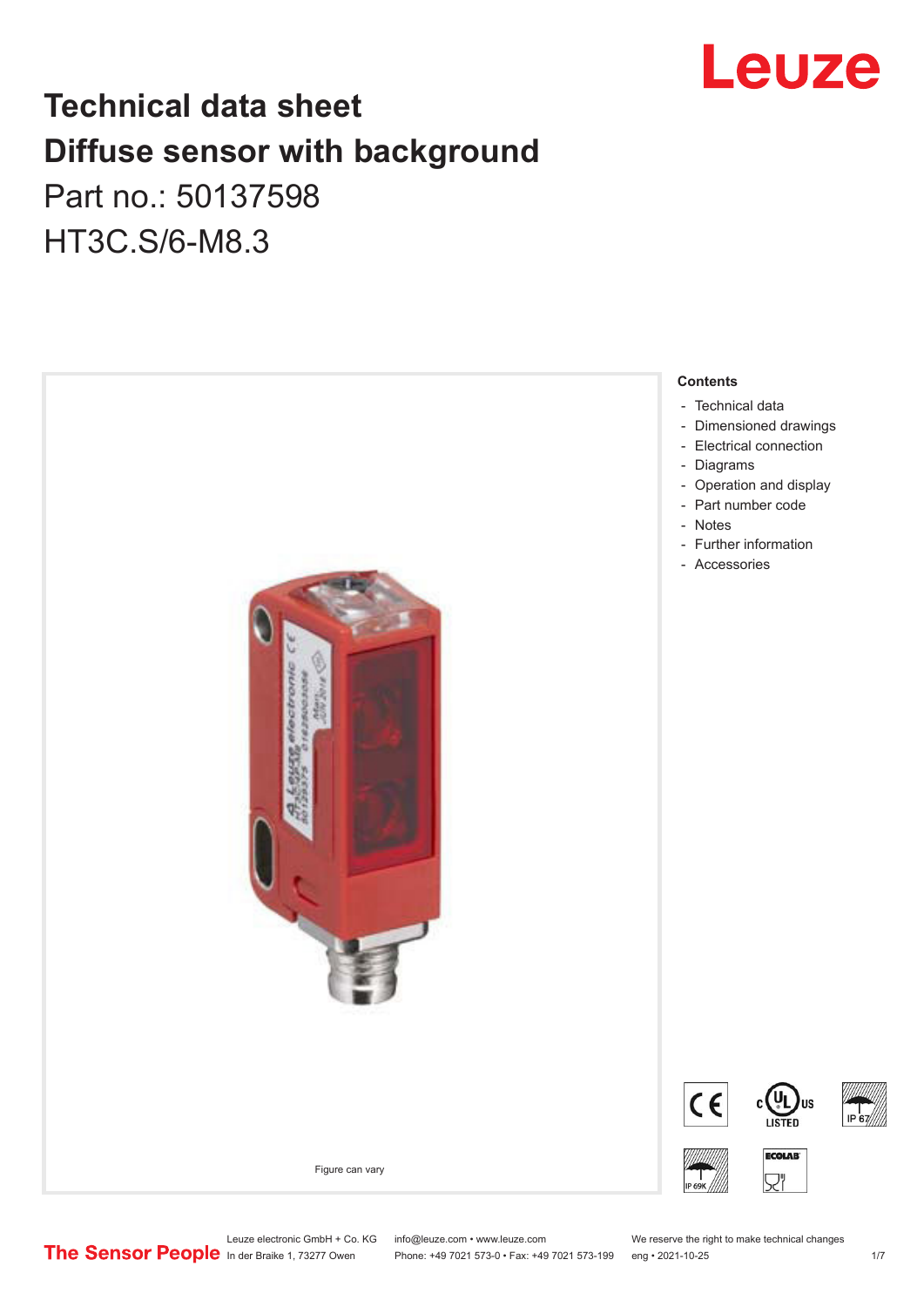## <span id="page-1-0"></span>**Technical data**

# Leuze

| <b>Basic data</b>                              |                                                               |                |
|------------------------------------------------|---------------------------------------------------------------|----------------|
| <b>Series</b>                                  | 3C                                                            |                |
| <b>Operating principle</b>                     | Diffuse reflection principle with back-<br>ground suppression |                |
| <b>Application</b>                             | Detection of small parts                                      |                |
| <b>Special version</b>                         |                                                               |                |
| <b>Special version</b>                         | Small light spot (S)                                          |                |
| <b>Optical data</b>                            |                                                               | М              |
| <b>Black-white error</b>                       | < 10% up to 100 mm                                            | Di             |
| <b>Operating range</b>                         | Guaranteed operating range                                    | н              |
| Operating range, white 90%                     | $0.0050.2$ m                                                  | PI             |
| Operating range, gray 18%                      | $0.010.15$ m                                                  | L6             |
| Operating range, black 6%                      | $0.0150.12$ m                                                 | N              |
| <b>Operating range limit</b>                   | Typical operating range                                       | н              |
| <b>Operating range limit</b>                   | $0.0050.2$ m                                                  | T)             |
| <b>Adjustment range</b>                        | 15  200 mm                                                    |                |
| Light source                                   | LED, Red                                                      | C              |
| Wavelength                                     | 650 nm                                                        | О              |
| LED group                                      | Exempt group (in acc. with EN 62471)                          |                |
| <b>Transmitted-signal shape</b>                | Pulsed                                                        | T)             |
| <b>Electrical data</b>                         |                                                               | N<br>о         |
| <b>Protective circuit</b>                      | Polarity reversal protection                                  | Fι             |
|                                                | Short circuit protected                                       | Е              |
| Performance data                               |                                                               | A۱             |
| Supply voltage U <sub>B</sub>                  | 10  30 V, DC, Incl. residual ripple                           | A              |
| <b>Residual ripple</b>                         | 0  15 %, From $U_{\rm B}$                                     |                |
| <b>Open-circuit current</b>                    | 015mA                                                         | С              |
| Outputs                                        |                                                               | D)             |
| Number of digital switching outputs 1 Piece(s) |                                                               |                |
|                                                |                                                               | P <sub>1</sub> |
| <b>Switching outputs</b>                       |                                                               | C۱             |
| <b>Voltage type</b>                            | DC                                                            | S <sub>1</sub> |
| Switching current, max.                        | 100 mA                                                        | C              |
| <b>Switching voltage</b>                       | high: ≥( $U_B$ -2V)                                           |                |
|                                                | Low: $\leq 2V$                                                | Сı             |
|                                                |                                                               | e(             |
| <b>Switching output 1</b>                      |                                                               | e(             |
| <b>Assignment</b>                              | Connection 1, pin 4                                           | e(             |
| <b>Switching element</b>                       | Transistor, Push-pull                                         | e(             |
|                                                |                                                               |                |
| <b>Switching principle</b>                     | Light switching (PNP)/dark switching<br>(NPN)                 | e(<br>E,       |

### **Timing**

| <b>Switching frequency</b> | 1.000 Hz         |
|----------------------------|------------------|
| Response time              | $0.5$ ms         |
| <b>Readiness delay</b>     | $300 \text{ ms}$ |
| Response jitter            | $166 \mu s$      |

| <b>Connection 1</b>       |                |
|---------------------------|----------------|
| <b>Function</b>           | Signal OUT     |
|                           | Voltage supply |
| <b>Type of connection</b> | Connector      |
| <b>Thread size</b>        | M8             |
| <b>Type</b>               | Male           |
| <b>Material</b>           | Metal          |
| No. of pins               | $3 - pin$      |

#### **Mechanical data**

| Dimension (W x H x L)             | 11.4 mm x 34.2 mm x 18.3 mm  |
|-----------------------------------|------------------------------|
| <b>Housing material</b>           | Plastic                      |
| <b>Plastic housing</b>            | PC-ABS                       |
| Lens cover material               | Plastic / PMMA               |
| Net weight                        | 10q                          |
| <b>Housing color</b>              | Red                          |
| <b>Type of fastening</b>          | Through-hole mounting        |
|                                   | Via optional mounting device |
| <b>Compatibility of materials</b> | <b>ECOLAB</b>                |

#### **Operation and display**

| Type of display                     | I FD                    |
|-------------------------------------|-------------------------|
| <b>Number of LEDs</b>               | 2 Piece(s)              |
| <b>Operational controls</b>         | Multiturn potentiometer |
| Function of the operational control | Range adjustment        |

#### **Environmental data**

| Ambient temperature, operation | -40  60 °C |
|--------------------------------|------------|
| Ambient temperature, storage   | -40  70 °C |

#### **Certifications**

| Degree of protection     | IP 67         |
|--------------------------|---------------|
|                          | IP 69K        |
| <b>Protection class</b>  | Ш             |
| <b>Certifications</b>    | c UL US       |
| <b>Standards applied</b> | IEC 60947-5-2 |
|                          |               |

#### **Classification**

| <b>Customs tariff number</b> | 85365019 |
|------------------------------|----------|
| eCl@ss 5.1.4                 | 27270904 |
| eC <sub>1</sub> @ss 8.0      | 27270904 |
| eCl@ss 9.0                   | 27270904 |
| eCl@ss 10.0                  | 27270904 |
| eCl@ss 11.0                  | 27270904 |
| <b>ETIM 5.0</b>              | EC002719 |
| <b>ETIM 6.0</b>              | EC002719 |
| <b>ETIM 7.0</b>              | EC002719 |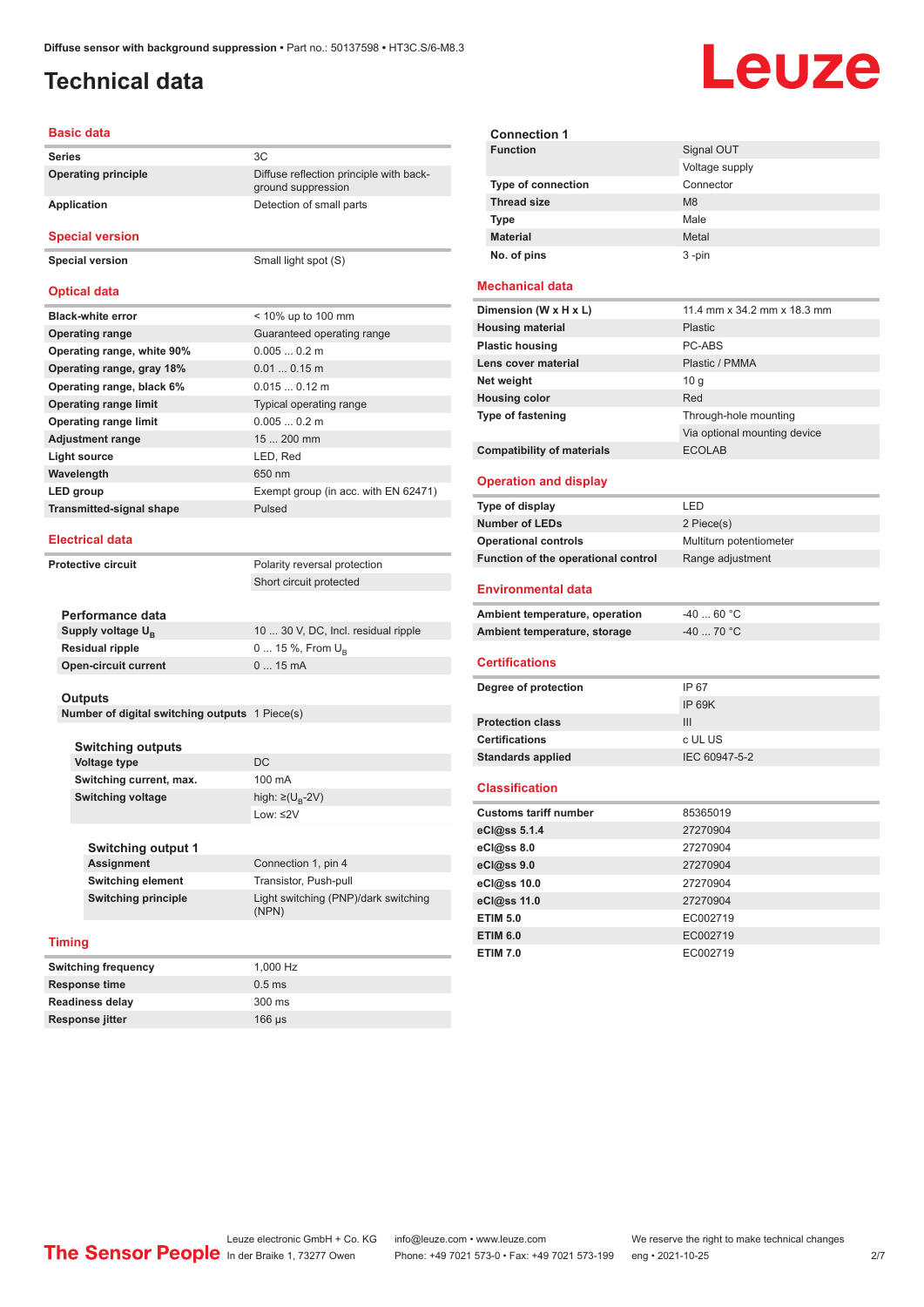# <span id="page-2-0"></span>**Dimensioned drawings**

Leuze

All dimensions in millimeters



- A Green LED
- B Yellow LED
- C Optical axis
- C1 Receiver
- C<sub>2</sub> Transmitter
- D Multiturn potentiometer E Mounting sleeve (standard)
- F Threaded sleeve (3C.B series)

# **Electrical connection**

## **Connection 1**

| <b>Function</b>           | Signal OUT<br>Voltage supply |
|---------------------------|------------------------------|
|                           |                              |
| <b>Type of connection</b> | Connector                    |
| <b>Thread size</b>        | M <sub>8</sub>               |
|                           |                              |
| <b>Type</b>               | Male                         |
| <b>Material</b>           | Metal                        |
|                           |                              |
| No. of pins               | $3 - pin$                    |

### **Pin Pin assignment**

| 1              |            |
|----------------|------------|
| $\overline{3}$ | <b>GND</b> |
| $\overline{a}$ | $\cdots$   |

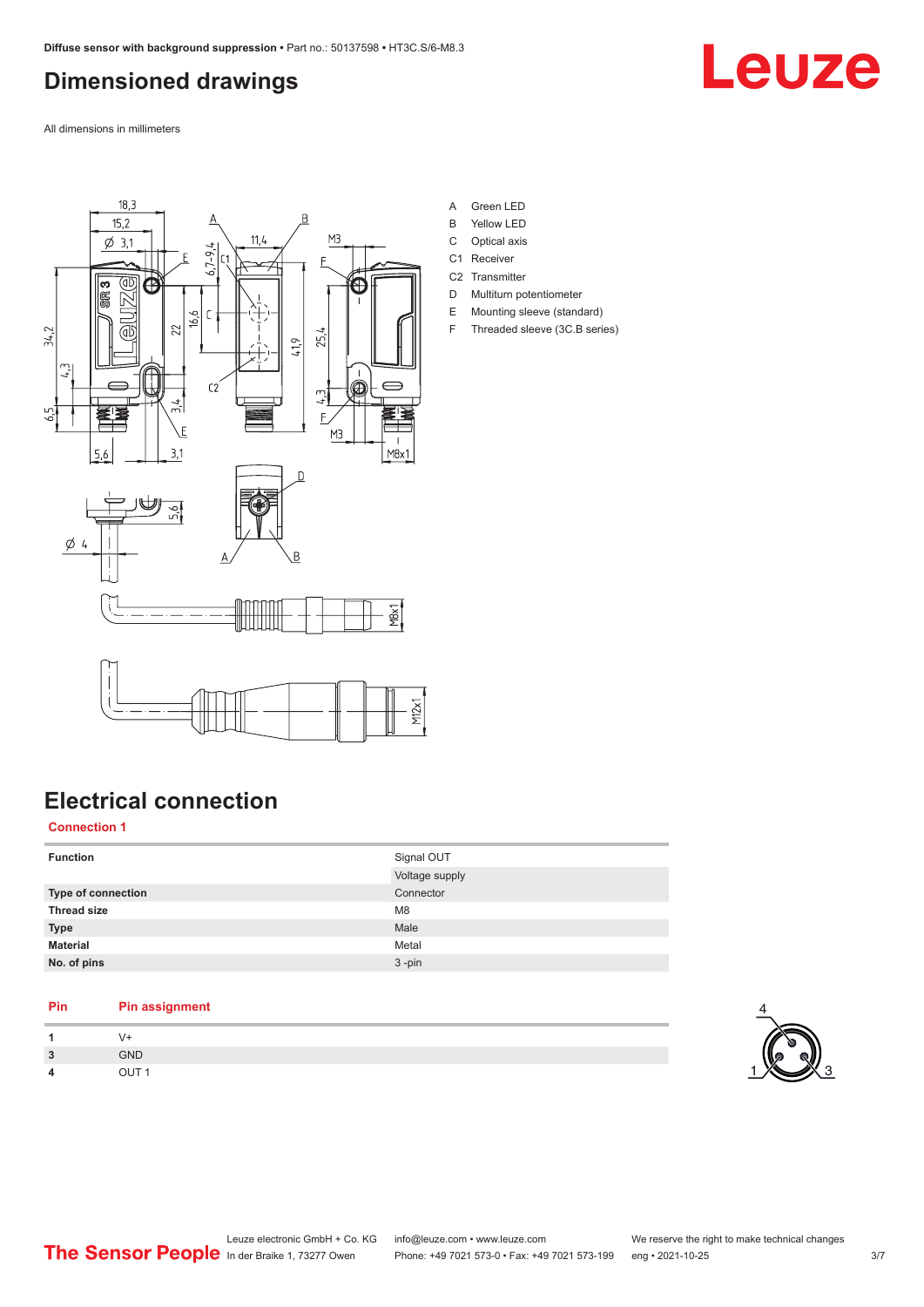## <span id="page-3-0"></span>**Diagrams**

# Leuze

Typ. response behavior (white 90 %)



Typ. black/white behavior



# **Operation and display**

| <b>LED</b>    | Display                  | <b>Meaning</b>        |
|---------------|--------------------------|-----------------------|
|               | Green, continuous light  | Operational readiness |
| $\mathcal{D}$ | Yellow, continuous light | Object detected       |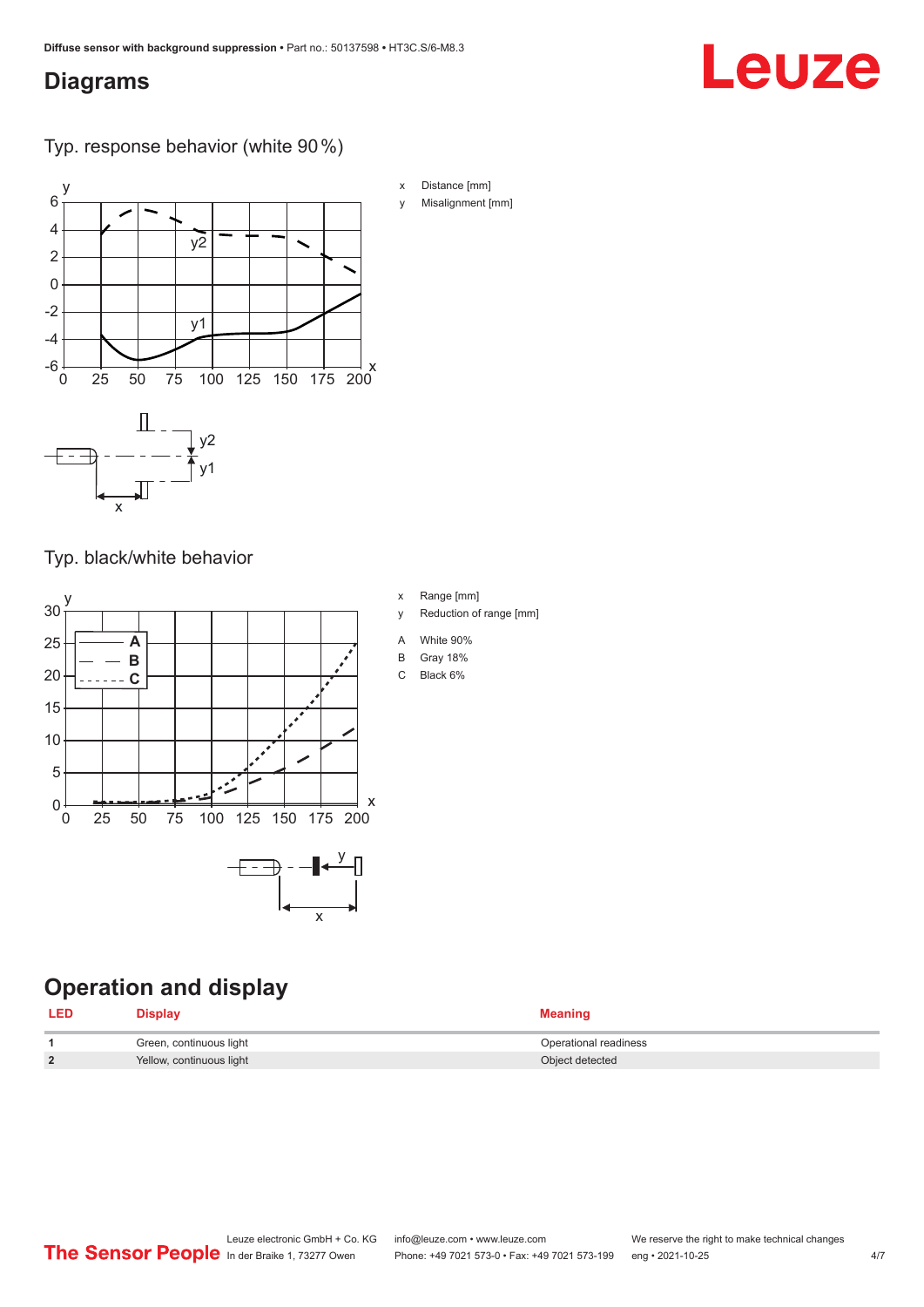## <span id="page-4-0"></span>**Part number code**



Part designation: **AAA 3C d EE-f.GG H/i J-K**

| AAA3C | Operating principle / construction<br>HT3C: Diffuse reflection sensor with background suppression<br>LS3C: Throughbeam photoelectric sensor transmitter<br>LE3C: Throughbeam photoelectric sensor receiver<br>PRK3C: Retro-reflective photoelectric sensor with polarization filter                                                                                                                                                                                                                                                                                                                                 |
|-------|---------------------------------------------------------------------------------------------------------------------------------------------------------------------------------------------------------------------------------------------------------------------------------------------------------------------------------------------------------------------------------------------------------------------------------------------------------------------------------------------------------------------------------------------------------------------------------------------------------------------|
| d     | Light type<br>n/a: red light<br>I: infrared light                                                                                                                                                                                                                                                                                                                                                                                                                                                                                                                                                                   |
| EE    | Light source<br>n/a: LED<br>L1: laser class 1<br>L2: laser class 2                                                                                                                                                                                                                                                                                                                                                                                                                                                                                                                                                  |
| f     | Preset range (optional)<br>n/a: operating range acc. to data sheet<br>xxxF: Preset range [mm]                                                                                                                                                                                                                                                                                                                                                                                                                                                                                                                       |
| GG    | <b>Equipment</b><br>n/a: standard<br>A: Autocollimation principle (single lens) for positioning tasks<br>B: Housing model with two M3 threaded sleeves, brass<br>F: Permanently set range<br>L: Long light spot<br>S: small light spot<br>T: autocollimation principle (single lens) for highly transparent bottles without tracking<br>TT: autocollimation principle (single lens) for highly transparent bottles with tracking<br>V: V-optics<br>XL: Extra long light spot<br>X: extended model<br>HF: Suppression of HF illumination (LED)                                                                       |
| H     | Operating range adjustment<br>n/a with HT: range adjustable via 8-turn potentiometer<br>n/a with retro-reflective photoelectric sensors (PRK): operating range not adjustable<br>1: 270° potentiometer<br>3: teach-in via button<br>6: auto-teach                                                                                                                                                                                                                                                                                                                                                                   |
| j.    | Switching output/function OUT 1/IN: Pin 4 or black conductor<br>2: NPN transistor output, light switching<br>N: NPN transistor output, dark switching<br>4: PNP transistor output, light switching<br>P: PNP transistor output, dark switching<br>6: push-pull switching output, PNP light switching, NPN dark switching<br>G: Push-pull switching output, PNP dark switching, NPN light switching<br>L: IO-Link interface (SIO mode: PNP light switching, NPN dark switching)<br>8: activation input (activation with high signal)<br>X: pin not used<br>1: IO-Link / light switching (NPN) / dark switching (PNP) |
| J     | Switching output / function OUT 2/IN: pin 2 or white conductor<br>2: NPN transistor output, light switching<br>N: NPN transistor output, dark switching<br>4: PNP transistor output, light switching<br>P: PNP transistor output, dark switching<br>6: push-pull switching output, PNP light switching, NPN dark switching<br>G: Push-pull switching output, PNP dark switching, NPN light switching<br>W: warning output<br>X: pin not used<br>8: activation input (activation with high signal)<br>9: deactivation input (deactivation with high signal)<br>T: teach-in via cable                                 |
| κ     | <b>Electrical connection</b><br>n/a: cable, standard length 2000 mm, 4-wire<br>5000: cable, standard length 5000 mm, 4-wire<br>M8: M8 connector, 4-pin (plug)<br>M8.3: M8 connector, 3-pin (plug)<br>200-M8: cable, length 200 mm with M8 connector, 4-pin, axial (plug)<br>200-M8.3: cable, length 200 mm with M8 connector, 3-pin, axial (plug)<br>200-M12: cable, length 200 mm with M12 connector, 4-pin, axial (plug)                                                                                                                                                                                          |

## **Note**



 $\%$  A list with all available device types can be found on the Leuze website at www.leuze.com.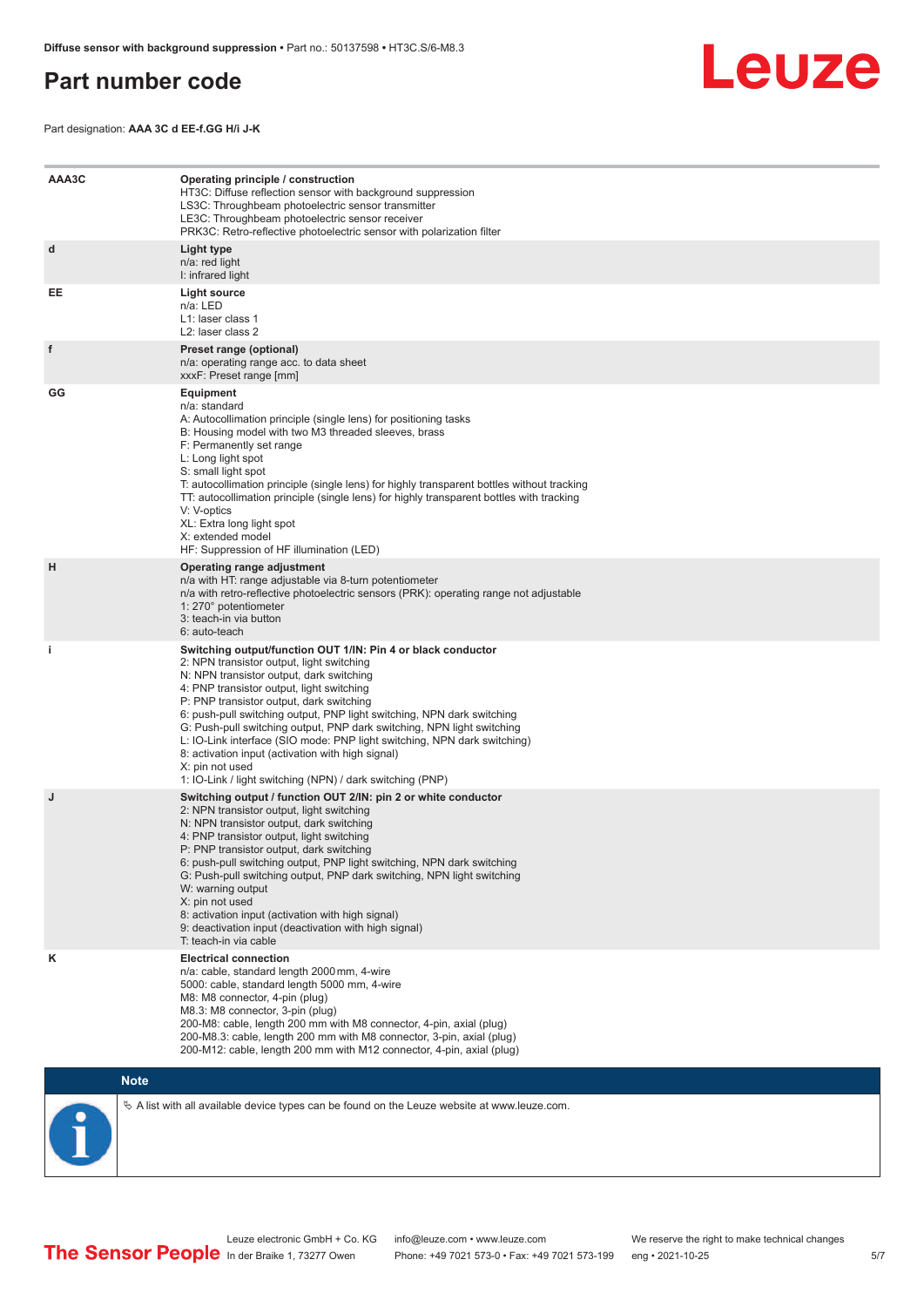## <span id="page-5-0"></span>**Notes**



### **Observe intended use!**

 $\%$  This product is not a safety sensor and is not intended as personnel protection.

 $\ddot{\phi}$  The product may only be put into operation by competent persons.

 $\%$  Only use the product in accordance with its intended use.



### **For UL applications:**

ª For UL applications, use is only permitted in Class 2 circuits in accordance with the NEC (National Electric Code).

ª These proximity switches shall be used with UL Listed Cable assemblies rated 30V, 0.5A min, in the field installation, or equivalent (categories: CYJV/ CYJV7 or PVVA/PVVA7)

# **Further information**

- Light source: Average life expectancy 100,000 h at an ambient temperature of 25 °C
- Response time: For short decay times, an ohmic load of approx. 5 kOhm is recommended
- Sum of the output currents for both outputs, 50 mA for ambient temperatures > 40 °C
- The push-pull switching outputs must not be connected in parallel.

## **Accessories**

## Connection technology - Connection cables

|   |  | Part no. | <b>Designation</b> | <b>Article</b>   | <b>Description</b>                                                                                                                                |
|---|--|----------|--------------------|------------------|---------------------------------------------------------------------------------------------------------------------------------------------------|
| Ē |  | 50130832 | KD U-M8-3A-V1-050  | Connection cable | Connection 1: Connector, M8, Axial, Female, 3-pin<br>Connection 2: Open end<br>Shielded: No<br>Cable length: 5,000 mm<br>Sheathing material: PVC  |
|   |  | 50130862 | KD U-M8-3W-V1-050  | Connection cable | Connection 1: Connector, M8, Angled, Female, 3-pin<br>Connection 2: Open end<br>Shielded: No<br>Cable length: 5,000 mm<br>Sheathing material: PVC |

## Mounting technology - Mounting brackets

|    | Part no. | <b>Designation</b> | <b>Article</b>  | <b>Description</b>                                                                                                                                                                       |
|----|----------|--------------------|-----------------|------------------------------------------------------------------------------------------------------------------------------------------------------------------------------------------|
| 46 | 50060511 | BT <sub>3</sub>    | Mounting device | Design of mounting device: Angle, L-shape<br>Fastening, at system: Through-hole mounting<br>Mounting bracket, at device: Screw type<br>Type of mounting device: Rigid<br>Material: Metal |

Leuze